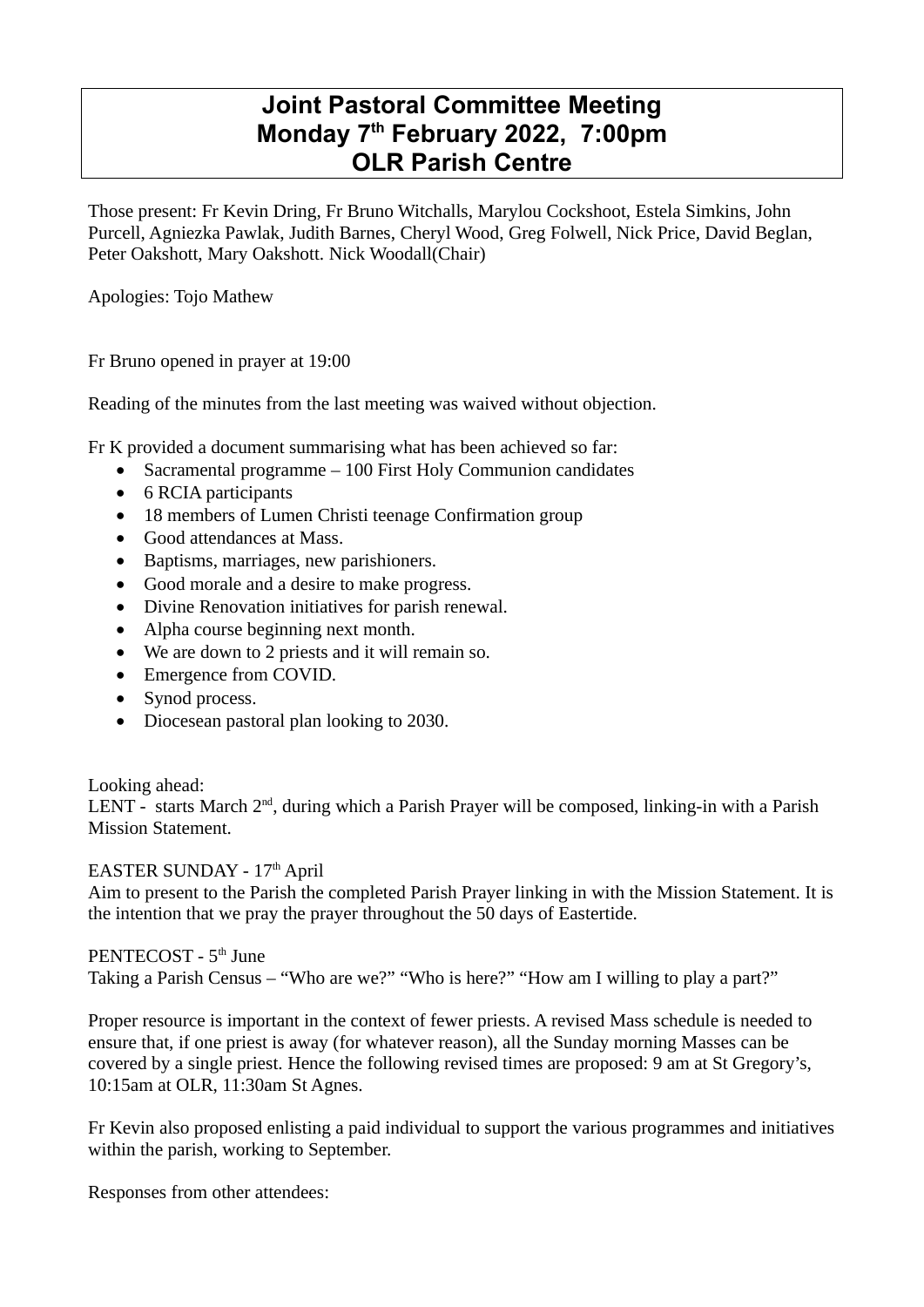- David: very sensible changes
- Nick W: supports time changes
- Nick P and Greg F were not concerned by the start time at St Gregory's being 15 minutes earlier.
- David: advertised times on the board would need to be changed.
- Nick P enquired about weekday masses at St Gregs or St Agnes. Fr Kevin responded that this could considered, but OLR had the advantage of being central in town.
- Cheryl enquired about pressure on priests in the context of the new Sunday morning Mass times. Fr Kevin reiterated that the scenario where one priest would celebrate all 3 Sunday morning Masses would only be in emergencies; in normal circumstances it would be shared out between the two priests.
- Marylou felt having a paid role is a really good idea.

The group then turned to the Synod document summarising the feedback from the recent meeting of 30 parishioners:

Cheryl: Recalled that the meeting of parishioners had been positive. A lot of overlap in the topics: Ministry; adult formation; how to reach the young. Linking in with other Christian communities. Inclusiveness.

Mary: Observed that the age profile was 60/70 plus. Not many young people or those from the Polish/Filipino/Kerala/Portuguese communities.

Judith: Suggested putting the same questions asked of the parishioners to the First Holy Communion and Lumen Christi participants.

Marylou: There is a wealth of Christian agencies in Eastbourne, volunteering within the community but also outside of the community; can we join forces with them? Important to ensure that women who are already involved are listened to and respected. Outreach for the young is very important.

Fr Bruno: creating a poster to distil what voluntary Christian agencies provide what services – Marylou will look at taking this forward.

Nick P: Congregation size at St Gregory's is not yet back to pre-COVID numbers. Consider visiting those who have not returned? Fr Kevin felt this was a very positive/concrete suggestion. Judith suggested a "school gate" approach. Fr Kevin felt it might be difficult to identify individuals in this context.

Greg highlighted the large drop-off in attendance after First Holy Communion. How should we remind families of their obligation?

Cheryl: There should be an expectation of parental involvement in Sacramental preparation for their children.

Marylou: A disconnect has seemingly developed over the pandemic for those who used to attend; they are making use of the livestream instead of attending in person. We need to pray about this.

Nick P: Will livestream continue? Fr Kevin: Yes. We are here for the people; they need access.